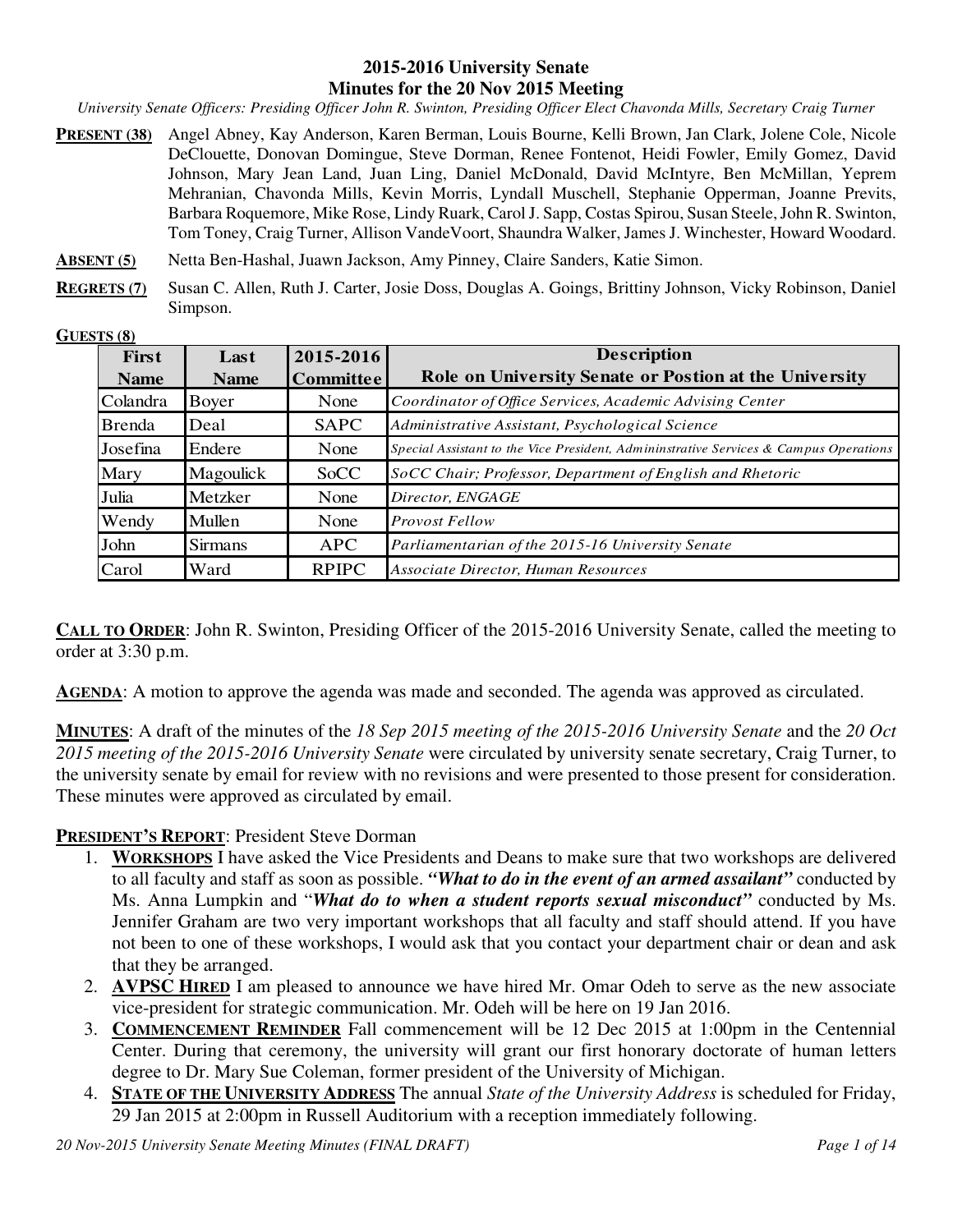- 5. **RECEPTION** Dr. Paul Jones was recently selected to be the next permanent president of Fort Valley State University. There will be reception for Dr. Jones and his wife Sylvia on 1 Dec 2015 from 2:00pm to 4:00pm in the Magnolia Ballroom. Please come help us celebrate his appointment to this new position.
- 6. **STATE CHARITABLE CAMPAIGN PROGRAM (SCCP)** As of 15 Nov 2015, 266 of the 1,250 (over 20%) GC employees have given to this year's campaign and \$33,629 had been raised.

# 7. **HOLIDAY EVENTS**

- a. Tonight (20 Nov 2015) is the annual Holiday Preview Fundraiser for the Old Governor's Mansion.
- b. Janie and I will be welcoming all faculty and staff to the mansion for the annual gathering from 4:30pm to 6:00pm on Friday, 11 Dec 2015. We hope to see you there.
- 8. **QUESTIONS** President Dorman invited questions from the floor. There were none.

# **PROVOST'S REPORT**: Provost Kelli Brown

# 1. **FACULTY EXCELLENCE**

- a. **Faculty & Staff Leadership Development**
	- i. **Emerging Leadership Institute (ELI)** This year's ELI participants are Dr. Andy Lewter (Dean of Students) and Ms. Leslie Pierce (Chief Human Resources Officer)
	- ii. **Higher Education Resource Services (HERS)** Dr. Tsu-Ming Chiang was selected to attend HERS Bryn Mawr in Summer 2016. Since 1976, over 5,000 women in faculty, staff and administrative roles in higher education have further developed their leadership ability by attending a HERS Institute. Please join me in congratulating Dr. Chiang on this accomplishment.
	- iii. **Faculty Scholarship Support Program** The Office of Academic Affairs will be offering the Georgia College Faculty Scholarship Support Program (GC FSSP). This opportunity provides additional support for faculty to disseminate their research, artistic work and/or teaching and learning scholarship in a peer-reviewed publication and/or juried context. The idea is to award one of the most valuable resources of all – time. This "time" would be used to write one's scholarship or prepare a performance or exhibition. The goal is to increase the scholarly productivity of Georgia College faculty by making additional resources (i.e., time) available to our faculty. By increasing our dissemination of scholarship through peer-reviewed/juried outlets, we will enhance our national reputation; and the higher education learning community will have an opportunity to learn about all of the excellent research, creative work, and teaching and learning that is occurring at Georgia College. Applications are currently under review by the deans and will be sent to the Office of Academic Affairs on 30 Nov 2015.
	- iv. **Provost Fellow** The applicants for the Provost Fellow 2016-2017 are currently under review. The goals of this program are to 1) provide interested faculty with opportunities to broaden their understanding of and experience in academic administration, and 2) increase and diversify faculty leadership on campus.

# 2. **INSTITUTIONAL/PROGRAM EXCELLENCE**

a. **Fall 2015 Graduation Ceremonies** Fall Commencement is right around the corner and as you can imagine this is an exciting time for all our students graduating as they enter a new phase of their lives. Students enjoy introducing their family to the faculty who taught them, mentored them, coached them, and nudged them along the way.

**Undergraduate and Graduate Ceremony** There will be one ceremony this fall for both undergraduate and graduate students.

- i. **Time, Date, Location** 1:00 p.m. on Saturday, 12 Dec 2015 at the Centennial Center
- ii. **Degree Recipient Count** There are 394 degree recipients eligible to participate in this ceremony; undergraduate (322) and graduate (72).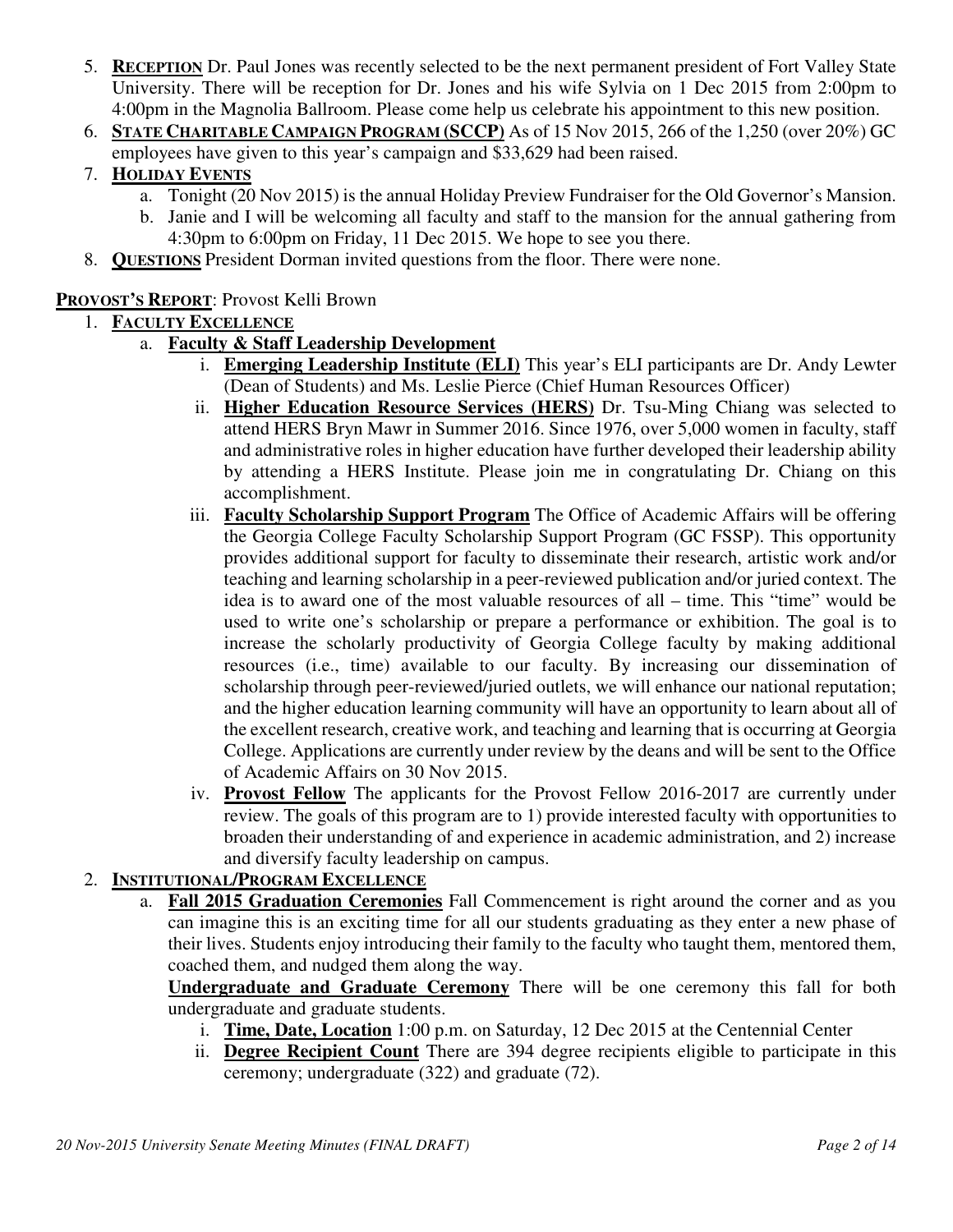- iii. **First Honorary Doctorate** At this ceremony Georgia College will also present its first Honorary Doctor of Humane Letters to Dr. Mary Sue Coleman, President Emeriti of the University of Michigan.
- iv. **Reception** A reception for graduates and their families will immediately follow the ceremony within the Centennial Center.
- v. **Watch for Details** Ms. Kay Anderson, Registrar, will be sending out more detailed information regarding exact times and when and where to show up for the processional.
- vi. **No Regalia?** If you do not have regalia and wish to attend, please contact Dr. Jan Clark by 1 Dec 2015, and she will assist in securing regalia for you to participate in the ceremony.
- vii. **Plan to Attend** As you begin preparing for the upcoming holidays as well as finals, I hope you can plan time to attend the Fall Commencement Ceremony
- viii. **See You Then** I look forward to seeing you at commencement.
- b. **Strategic Planning**
	- i. **Committee Charge** The Strategic Planning Committee received its charge from Dr. Dorman on Monday, 9 Nov 2015.
	- ii. **Demographer** Following the President's charge, Mr. Matt Hauer from the Carl Vinson Institute of Government's Applied Demography Program presented current demographic data and detailed population projections so that the committee can more effectively address issues and plan for the future.
	- iii. **Steering Committee Members** Co-chaired by Drs. Andy Lewter and Dale Young, Members include Susan Allen, Jan Clark (University Senate Representative), Kyle Cullars, Bill Doerr, Sandra Gangstead, Juawn Jackson, Robert Orr, and Veronica Womack
	- iv. **Co-Facilitators** Drs. Chris Ferland and Mark Pelton
	- v. **Update** Subcommittees are up and running and beginning to determine the top two to three measurable and actionable objectives to move Georgia College toward being the best public liberal arts university.
	- vi. **Invitation to Participate** All are invited to participate. If you are interested please contact Dr. Mark Pelton and/or Dr. Chris Ferland.
- c. **Promotion & Tenure Task Force** The members of the Promotion and Tenure Task Force met with President Dorman on Friday, 9 Oct 2015 and received their charge. They also were able to ask questions of the President during this time. The task force elected Drs. Lisa Griffin and Doug Goings as co-chairs of the task force.
	- i. **First Meeting** They held their first meeting Friday, 13 Nov 2015 from 3:30pm to 4:45pm.
	- ii. **Members** Stephen Auerbach, Karen Berman, Ryan Brown, Doug Goings (co-chair), Lisa Griffin (co-chair), Eric Griffis, Karl Manrodt, Lyndall Muschell, Craig Turner, Edward Whatley, Diana Young.
- d. **Mayfair/McIntosh** still on schedule to open in fall 2016.
- e. **Beeson** still on schedule to open in fall 2017.
- 3. **STUDENT EXCELLENCE** As always there are many great stories to share regarding our GC students. Here is an example of what our students are doing.
	- a. **Math Department Capstone Day** Saturday, 21 Nov 2015 from 8:00am to 2:15pm, the GC Department of Mathematics will be holding its 4th Annual Capstone Day, with 12 students presenting their work.
- 4. **QUESTIONS** Provost Kelli Brown invited questions from the floor. There were none.

**UNFINISHED BUSINESS**: There were no items of unfinished business.

NEW BUSINESS: There were seven motions (two sponsored by ECUS, two sponsored by FAPC, and three sponsored by CAPC) listed as items of new business.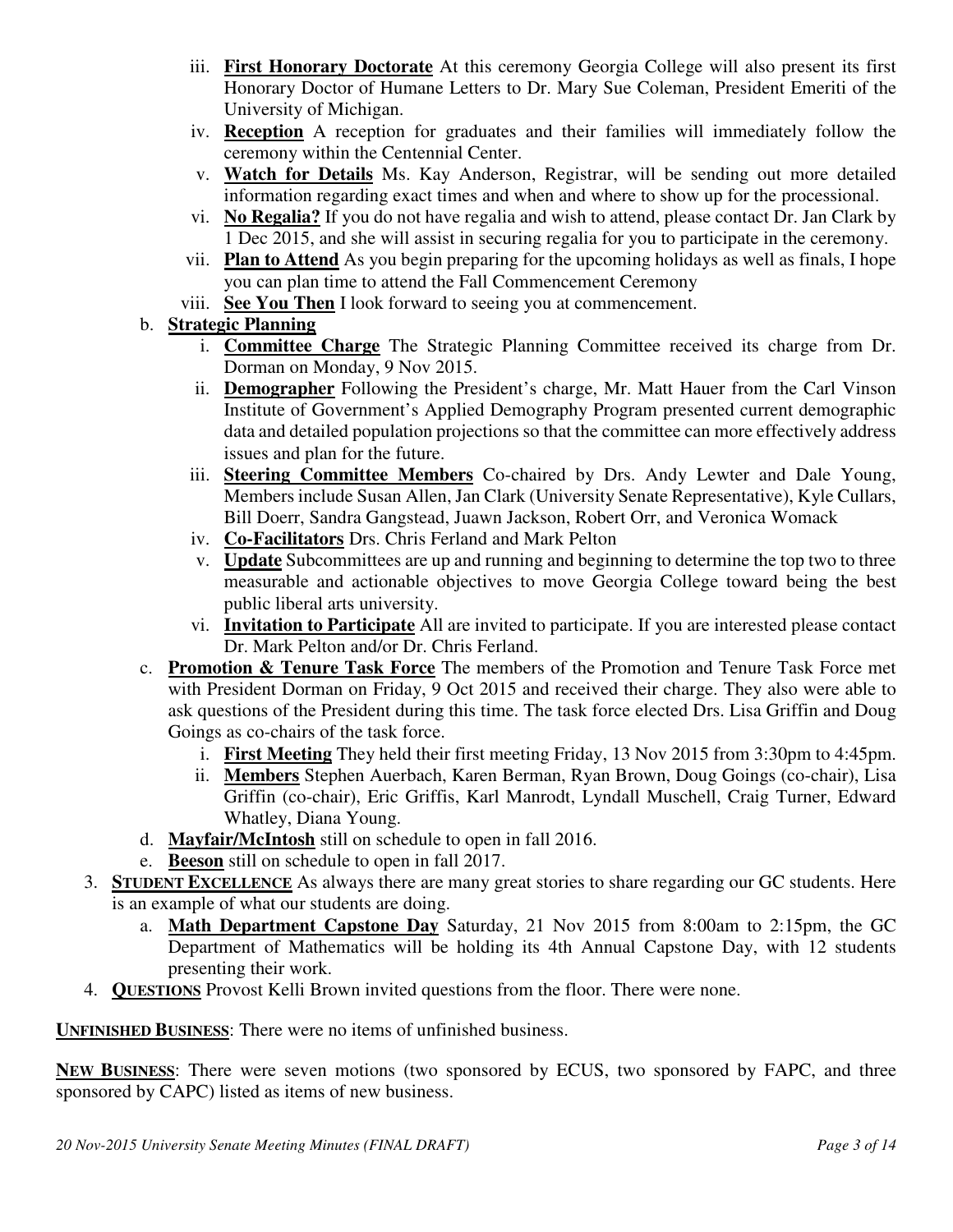#### 1. **MOTION 1516.EC.003.B (BYLAWS AMENDMENT: SCON COMPOSITION)** On behalf of the committee, John R. Swinton, ECUS Chair, presented the motion: *To amend the University Senate Bylaws from:*

*V.Section1.D.1.a. Minimal. The membership of the Subcommittee on Nominations shall include, but not be limited to the Executive Committee, the Standing Committee Chairs, the Student Government Association President and the Staff Council Chair.* 

*to:* 

*V.Section1.D.1.a. Minimal. The membership of the Subcommittee on Nominations shall include, but not be limited to the Executive Committee, the Standing Committee Chairs, the Subcommittee on the Core Curriculum Chair, the Student Government Association President and the Staff Council Chair.*

- a. **SUPPORTING DOCUMENTS** There were no supporting documents for Motion 1516.EC.003.B.
- b. **CONTEXTUAL INFORMATION** John R. Swinton shared the following contextual information.
	- i. The motion was a proposed revision to the university senate bylaws that was classified as a non-editorial change by the members of the Executive Committee as it proposes changes to the minimal membership of the Subcommittee on Nominations.
	- ii. By the university senate bylaws, the following process is required for proposed revisions that are deemed non-editorial

*VI.Section 3.Non-editorial Revisions. Motions regarding non-editorial revisions of these bylaws shall receive consideration at two consecutive regular meetings of the University Senate. At the first of these meetings, the motion shall receive a first reading wherein it is introduced by the Executive Committee in compliance with VI.Section2 and debated by the University Senate but may not be voted on. At the conclusion of this first reading, the motion must be postponed to the next regular meeting of the University Senate. At this next meeting, the motion shall receive a second reading wherein it shall receive disposition. Adoption of the motion shall occur with a two-thirds majority of those casting votes favoring adoption and upon approval of the University President.*

- iii. The proposal is simply to add the Subcommittee on the Core Curriculum Chair to the minimal membership of the Subcommittee on Nominations codifying what has been the practice for the last several years.
- c. **DISCUSSION** There was no discussion.
- d. **SENATE ACTION** The disposition of Motion 1516.EC.003.B was postponed to the 22 Jan 2016 meeting of the University Senate at which it is scheduled to receive its second reading.
- *2.* **MOTION 1516.EC.004.B (BYLAWS AMENDMENT: ELIGIBILITY OF ELECTED FACULTY SENATORS)** On behalf of the committee, John R. Swinton, ECUS Chair, presented the motion: *To modify the University Senate bylaws*

*from:*

*II.Section1.A.2. Elected Faculty Senators.* 

*The eligibility requirements for an elected faculty senator are membership in the Corps of Instruction as detailed in II.Section2.A.1 and the completion of at least two (2) years of service at the university at the time her/his term of service begins.* 

*to:* 

*II.Section1.A.2. Elected Faculty Senators.* 

*The eligibility requirements for an elected faculty senator are membership in the Corps of Instruction as detailed in II.Section2.A.1 and the completion of at least two (2) years of service at the university at the beginning of the fall semester following her/his election as a Senator.*

- a. **SUPPORTING DOCUMENTS** There were no supporting documents for Motion 1516.EC.004.B.
- b. **CONTEXTUAL INFORMATION** John R. Swinton shared the following contextual information.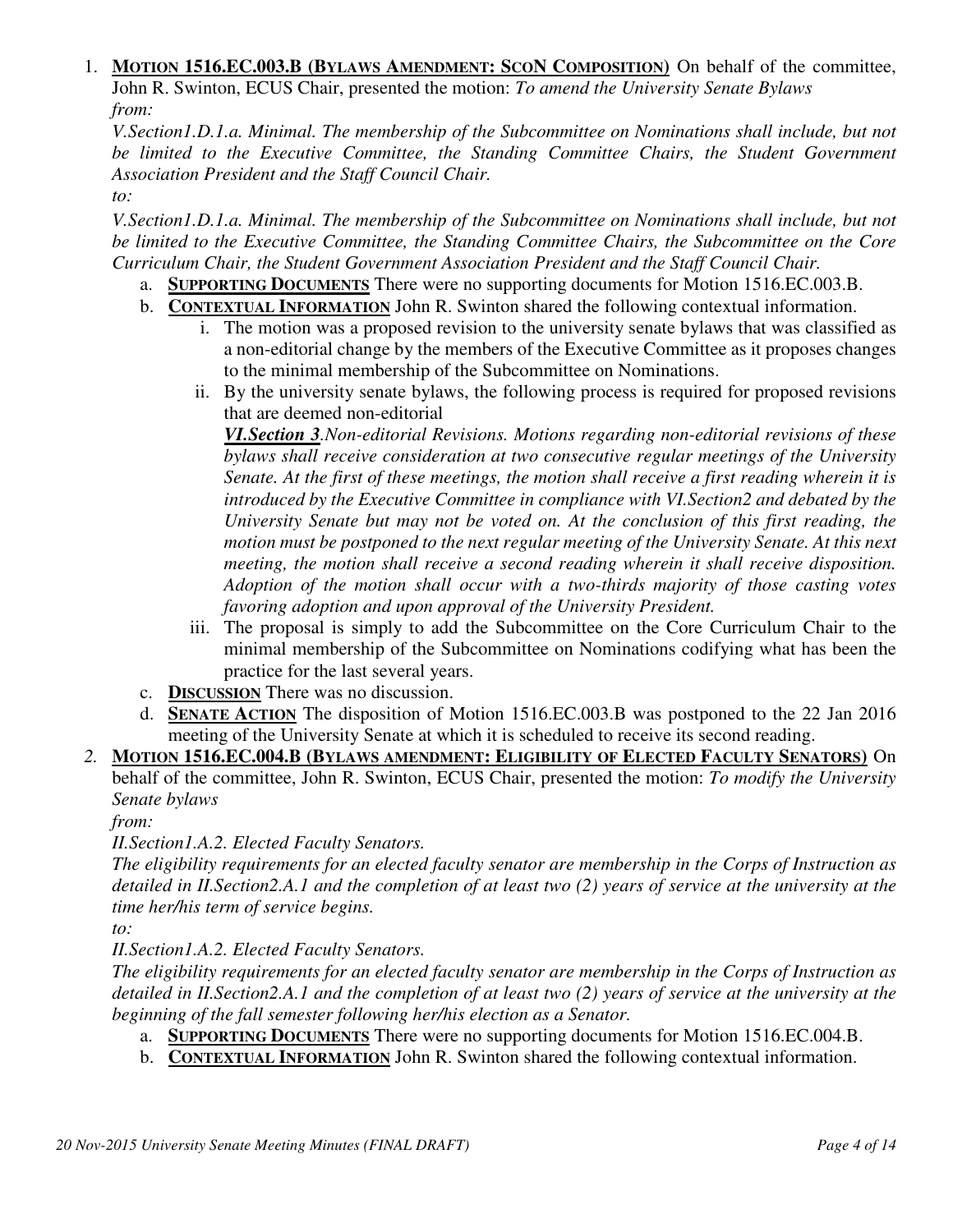- i. The motion was a proposed revision to the university senate bylaws that was classified as a non-editorial change by the members of the Executive Committee as it proposes clarification to the eligibility requirements to serve as an elected faculty senator.
- ii. By the university senate bylaws, the following process is required for proposed revisions that are deemed non-editorial

*VI.Section 3.Non-editorial Revisions. Motions regarding non-editorial revisions of these bylaws shall receive consideration at two consecutive regular meetings of the University Senate. At the first of these meetings, the motion shall receive a first reading wherein it is introduced by the Executive Committee in compliance with VI.Section2 and debated by the University Senate but may not be voted on. At the conclusion of this first reading, the motion must be postponed to the next regular meeting of the University Senate. At this next meeting, the motion shall receive a second reading wherein it shall receive disposition. Adoption of the motion shall occur with a two-thirds majority of those casting votes favoring adoption and upon approval of the University President.*

- iii. The proposal is a revision of the articulation of the two year eligibility requirement for elected faculty senators and is an attempt to remove the perceived ambiguity in the current language. This allows faculty who are nearing completion of their second year to be eligible to serve as an elected faculty senator.
- c. **DISCUSSION** There was no discussion.
- d. **SENATE ACTION** The disposition of Motion 1516.EC.004.B was postponed to the 22 Jan 2016 meeting of the University Senate at which it is scheduled to receive its second reading.
- 3. **MOTION 1516.FAPC.001.P (POLICY DEFINING EMERITUS/EMERITA STATUS)** On behalf of the committee, Barbara Roquemore, FAPC Chair, presented the motion *To recommend the proposed policy in the supporting document entitled "Faculty and Administrative Emeritus Status and Benefits" as University Policy, and to endorse the definitions and procedural recommendations made therein.*
	- a. **SUPPORTING DOCUMENTS** Supporting documentation for Motion 1516.FAPC.001.P, accessible in the online motion database, was displayed on the big screen. There was one supporting document.
		- i. *Faculty and Administrative Emeritus Status and Benefits* An MSWord file providing the proposed policy and procedure.
	- b. **PREVIOUS CONSIDERATION** The following documents the deliberation of the university senate on this matter at its 24 April 2015 meeting.
		- i. **MOTION 1415.FAPC.001.P (POLICY DEFINING EMERITUS/EMERITA STATUS)** On behalf of the committee, Tom Toney, FAPC Chair, presented the motion *To recommend the proposed policy in the supporting document entitled "Faculty and Administrative Emeritus Status and Benefits" as University Policy, and to endorse the definitions and procedural recommendations made therein.*
			- **SUPPORTING DOCUMENTS** Supporting documentation for Motion 1415.FAPC.001.P, accessible in the online motion database, was displayed on the big screen. There was one supporting document.
				- *Faculty and Administrative Emeritus Status and Benefits* An MSWord file providing the proposed policy in the university senate template format.
			- **CONTEXTUAL INFORMATION** Tom Toney shared the following contextual information.
				- The supporting document was drafted by Douglas A. Goings guided by a Kennesaw State University policy and was reviewed, edited, and endorsed by FAPC at its 3 Apr 2015 meeting for presentation as a motion to the university senate.
			- **DISCUSSION** There was only one point of discussion.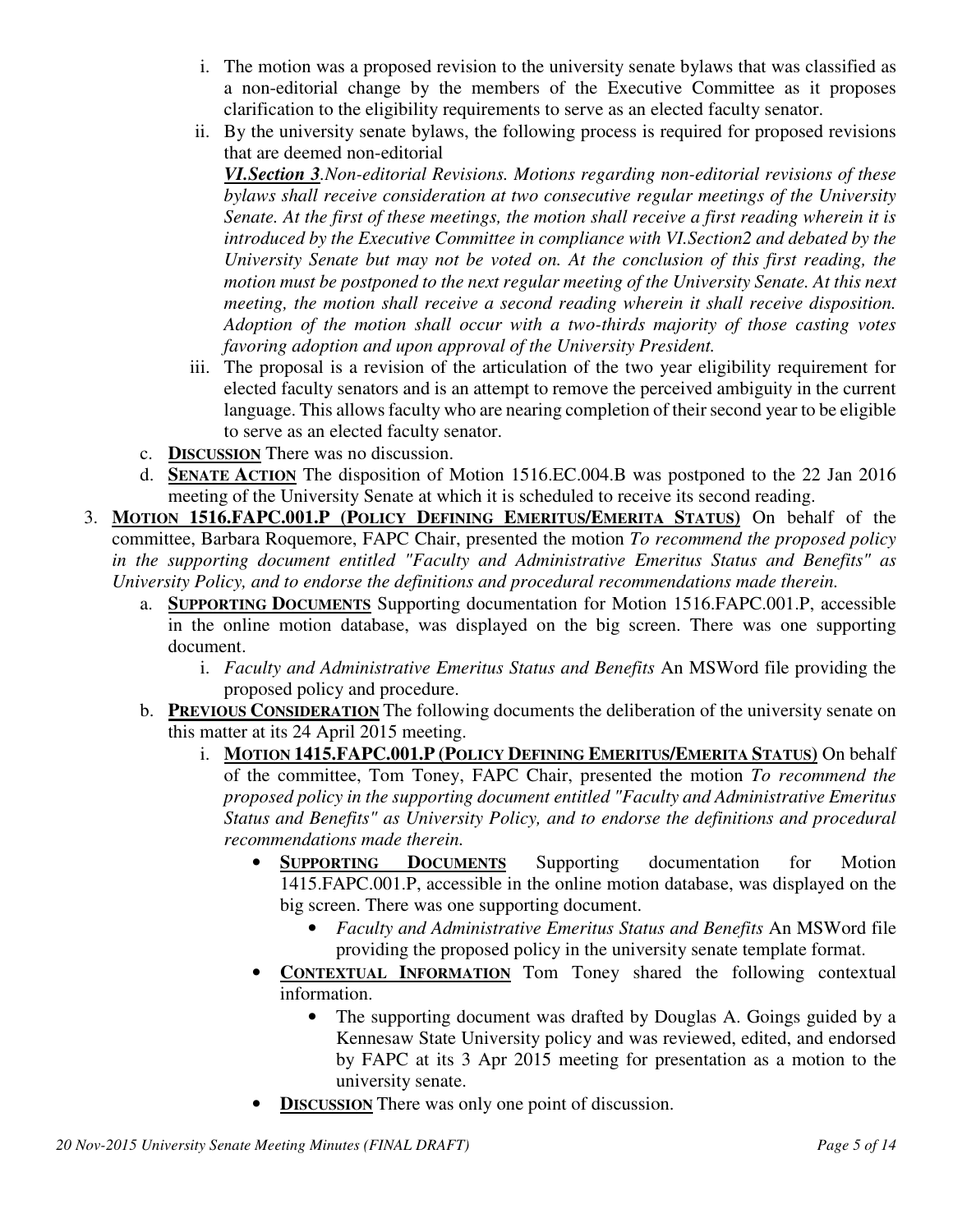- A point of clarification was sought from the floor with the question are the proposed items of entitlement viable – specifically the eligibility for free membership at the Georgia College Fitness Center?
- Tom Toney noted that there was a qualifier citing the language *with the approval of the appropriate department and/or unit authority, and subject to budgetary constraints, an emeritus faculty may be entitled to* as a preface to items whose viability was not absolutely certain in the minds of the members of FAPC who had endorsed the proposal.
- A MOTION to CALL THE QUESTION was seconded and adopted on a 13 for and 10 against hand vote only to have the main motion fail on an 11 for to 12 against hand vote.
- A MOTION to COMMIT, specifically *To send the policy document back to the Faculty Affairs Policy Committee to review the viability of the proposed entitlements in consultation with appropriate university departments* was made and seconded and approved by a voice vote.
- **SENATE ACTION** Motion 1415.FAPC.001.P was *committed.*
- c. **CONTEXTUAL INFORMATION** Barbara Roquemore shared the following contextual information.
	- i. Changes from the proposal of Motion 1415.FAPC.001.P include
		- Removal of "Faculty discount on selected Georgia College bookstore purchases"
		- Removal of "Eligibility for free membership at the Georgia College Fitness Center"
		- Replaced "Parking privileges for emeritus faculty and administrators not currently employed by Georgia College" with "Emeritus faculty and administrators not currently employed by Georgia College may purchase an employee parking pass"
		- ii. I'd like to emphasize the language in the document that qualifies the awarding of some of the proposed benefits. The specific language reads as follows "Upon approval of emeritus status, the faculty member / administrator shall be entitled to the following, subject to fiscal constraints placed upon the university" and "In some specific situations, with the approval of appropriate departments and / or unit authority, and subject to budgetary constraints, an emeritus faculty may be entitled to"
- d. **DISCUSSION** The discussion included the following.
	- i. A point of clarification was sought from the floor with the question is the document proposing a modification to the current procedure by which emeritus status is awarded? – to which the answer was "No, it is not."
	- ii. A point of clarification was sought from the floor with the question could you clarify the last paragraph in the document? – to which the response indicated that the last paragraph permitted a window during which faculty who were not awarded emeritus status at the time of retirement may make a written request to the associate provost.
		- A correction was offered from the floor and accepted for this request to be submitted to the Office of Academic Affairs rather than the associate provost.
	- The date when the policy takes effect was yet to be determined and not explicit. iii. A concern that the proposal was not in the university senate policy template format was expressed from the floor. Further discussion indicated that the draft submitted with Motion
	- 1415.FAPC.001.P had been in that format. iv. In light of this point of concern, A MOTION to COMMIT, specifically *To send the policy document back to the Faculty Affairs Policy Committee to correct the language in the last paragraph and to place the document in the university senate policy template format was* made and seconded and approved by a voice vote.
- e. **SENATE ACTION** Motion 1516.FAPC.001.P was *committed* (see 3.d.iv above).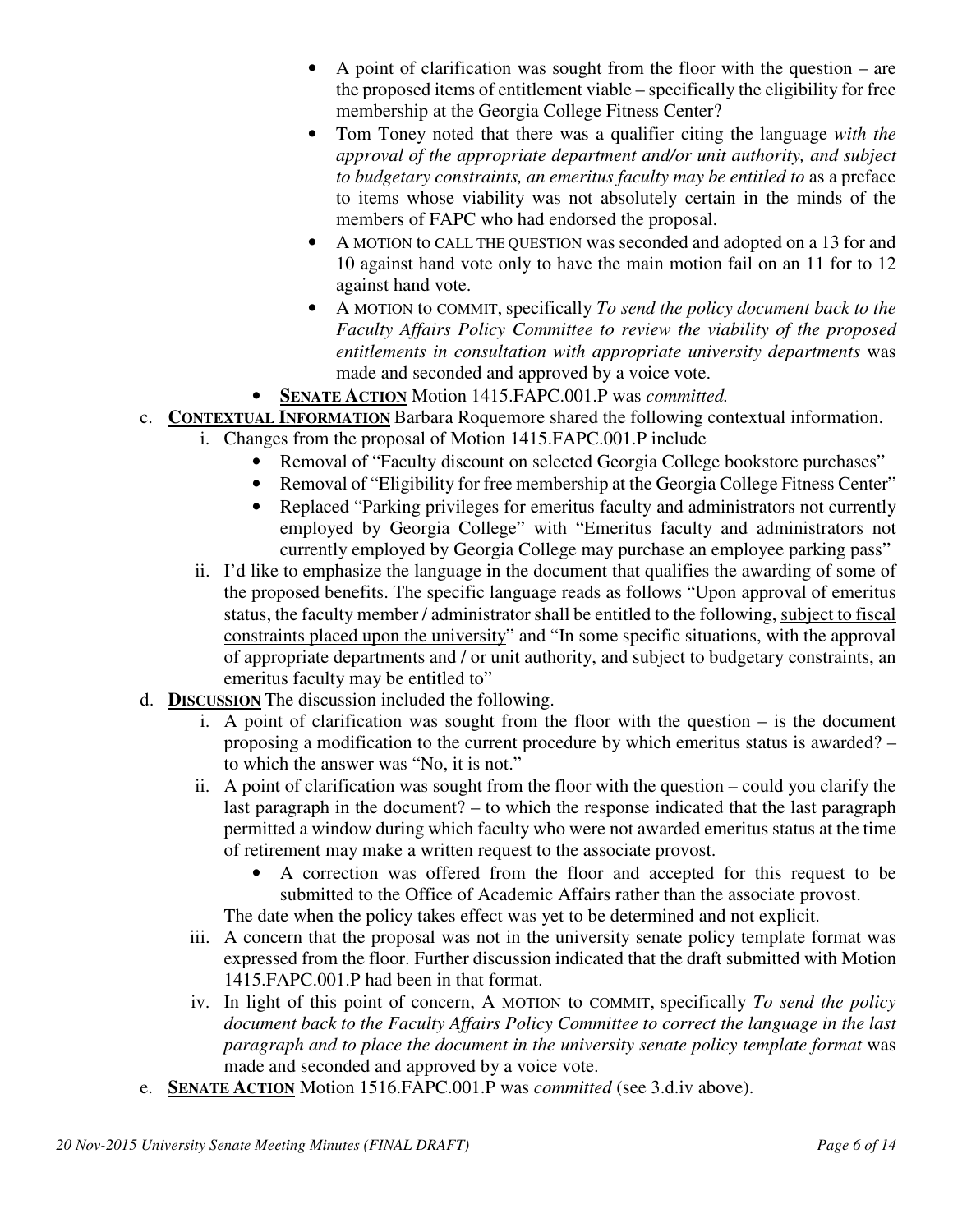#### 4. **MOTION 1516.FAPC.002.R (RESOLUTION TO ADOPT AAUP RED BOOK AS GUIDE TO NEW POLICY**

**DEVELOPMENT)** On behalf of the committee, Barbara Roquemore, FAPC Chair, presented the motion: *The University Senate endorses the use of the current edition of the AAUP Policy Documents and Reports (Red Book) as the university guiding principles when developing or modifying policies and procedures.*

- a. **SUPPORTING DOCUMENTS** There were no supporting documents for Motion 1516.FAPC.002.R.
- b. **CONTEXTUAL INFORMATION** There was no contextual information provided.
- c. **DISCUSSION**
	- i. A question wouldn't this conflict with our policy on polices? was posed from the floor and the answer was "No."
	- ii. Barbara Roquemore noted that FAPC intends that the AAUP Redbook is used as a guide not a definitive must do.

d. **SENATE ACTION** Motion 1516.FAPC.002.R was endorsed by the university senate as a resolution. 5. **MOTION 1516.CAPC.003.C (BACHELOR OF SCIENCE IN PUBLIC HEALTH PROPOSAL)** On behalf of the

committee, Angel Abney, CAPC Chair, presented the motion *To recommend*

- *1. a name change to the current Bachelor of Science in Community Health Major to the new name Bachelor of Science in Public Health.*
- *2. a substantive revision to the current Bachelor of Science in Community Health Major, which includes the addition of two new courses and modifications in content of existing courses.*
	- a. **SUPPORTING DOCUMENTS** Supporting documentation for Motion 1516.CAPC.003.C, accessible in the online motion database, was available for display on the big screen. There was one supporting document.
		- i. *Public Health Proposal* A pdf file providing the proposed curricular revisions.
	- b. **CONTEXTUAL INFORMATION** There was no contextual information provided.
	- c. **DISCUSSION**
		- i. A question from the floor What are the two new courses? was answered with KINS 4353 Global Public Health and KINS 4363 Public Health Policy & Systems.
	- d. **SENATE ACTION** Motion 1516.CAPC.003.C was *approved* with no additional discussion.

6. **MOTION 1516.CAPC.004.C (NEW MINOR IN GLOBAL HEALTH PROPOSAL)** On behalf of the committee,

Angel Abney, CAPC Chair, presented the motion *To recommend the addition of a new Minor in Global health Studies as proposed in the supporting document titled Minor in Global Health Proposal.*

- a. **SUPPORTING DOCUMENTS** Supporting documentation for Motion 1516.CAPC.004.C, accessible in the online motion database, was available for display on the big screen. There was one supporting document.
	- i. *Minor in Global Health* A pdf file providing the proposed curricular revisions.
- b. **CONTEXTUAL INFORMATION** A point of information was offered from the floor to note the proposed minor was interdisciplinary in nature referring explicitly to the variety of course prefixes included in the requirements of the proposed minor.
- c. **DISCUSSION** There was no discussion.
- d. **SENATE ACTION** Motion 1516.CAPC.004.C was *approved* with no discussion.
- 7. **MOTION 1516.CAPC.005.C (NEW CERTIFICATE IN FILM PROPOSAL)** It was noted that deliberation on this motion will be postponed to permit further administrative review.

**COMMITTEE REPORTS**: The following committee reports were given.

1. **ACADEMIC POLICY COMMITTEE** (APC) – Donovan Domingue

### *Officers: Chair Donovan Domingue, Vice-Chair David McIntyre, Secretary John Sirmans*

- a. **Meeting** APC met on 6 Nov 2015 from 2:00pm to 3:15pm. The following topics were discussed.
	- i. **Academic Calendar** The possible change to the academic calendar for future semesters to provide more time for final exams. More information is being sought from the University Registrar to inform deliberation at the next APC meeting.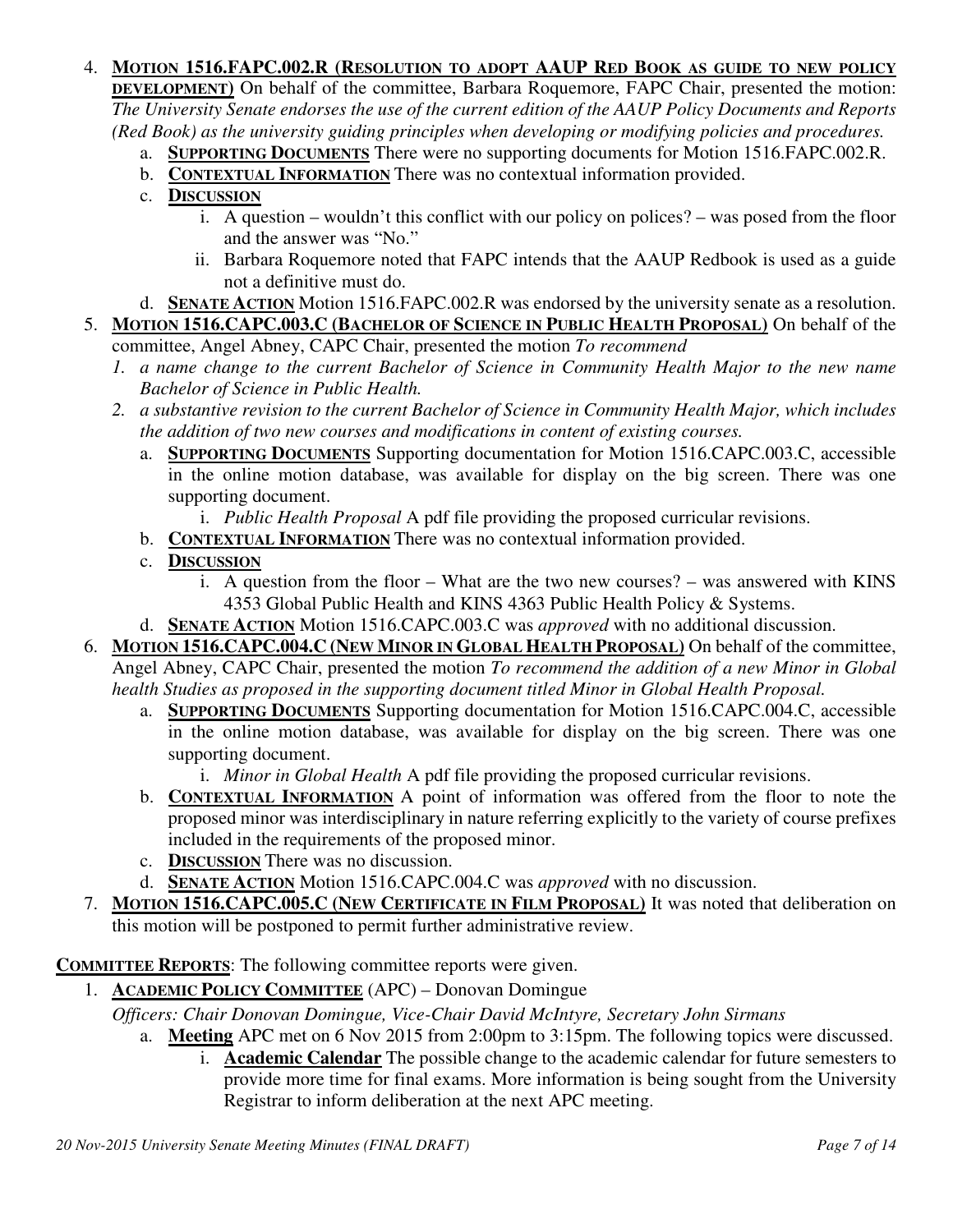- ii. **Withdrawal (W) Policy** The proposed change for the W policy from the current maximum of five courses to a credit hour cap was discussed. More information is being sought from the University Registrar to inform deliberation at the next APC meeting,
- iii. **Curriculum Review Policy** Discussion on the creation of a curriculum review policy began at this meeting. More information is being sought from the University Registrar and CAPC to inform deliberation at the next APC meeting.
- iv. No actions were taken by APC on these three discussion items.
- 2. **CURRICULUM AND ASSESSMENT POLICY COMMITTEE** (CAPC) Angel Abney

*Officers: Chair Angel Abney, Vice-Chair Amy Sumpter, Secretary Nicole DeClouette* 

- a. **Meeting** CAPC met on 6 Nov 2015 from 2:00pm to 3:15pm. The following topics were discussed.
	- i. **Community-based Engaged Learning (C-bEL) Designation**
		- *Note: This is a "designation" (not an overlay) modeled after the Honors Program*.
		- 1) ENGAGE sends a list of C-bEL designated courses to the Registrar's Office so they are coded on the backend. That way ENGAGE can analyze data on students and outcomes. Students won't know that they are being tagged.
		- 2) Anyone can apply to have his/her course designated as a C-bEL course and it's on a section-by-section basis.
		- 3) After registration coding because it's too difficult for faculty to confirm that their course is a C-bEL course a year in advance.
	- ii. **Updates to ongoing changes in the College of Education programs**
		- 1) Over the past few years informational items that were supposed to be circulated from CoE were not, so this is a "clean up" informational item. This will serve as "notice" that these programs have moved online.
	- iii. **Update on the M.Ed. Proposal in Curriculum & Instruction**
		- 1) It was approved by CAPC but had not gone through the Graduate Council it should have gone through Graduate Council first, then CAPC.
		- 2) CAPC will have to reconsider when it comes through again because it will likely entail substantive changes. It would be helpful if CAPC can gain access to the suggestions for revisions sent forth by the Graduate Council.
- 3. **SUBCOMMITTEE ON CORE CURRICULUM** (SoCC) Mary Magoulick
	- *Officers: Chair Mary Magoulick, Vice-Chair Roberta Gorham, Secretary Kay Anderson*
		- a. **GC2Y** The Subcommittee on the Core Curriculum has reviewed and approved proposals for new sections of GC2Y, including:
			- i. "New Zealand: Tragedy, Nationality & Diversity" by Dr. Hank Edmondson in Government & Sociology, to be taught on a study abroad program in New Zealand;
			- ii. "Religion and Media" by Dr. Juli Gittinger in Philosophy & Liberal Studies.
			- Two other new sections of GC2Y that were reviewed today and approved:
				- iii. Culture & Civilization of France, by Dr. Peggy Elliott in Modern Languages & Cultures
				- iv. Crimes Against Humanity by Dr. Claudia Yaghoobi in English & Rhetoric

All these sections will be added to the SoCC website once they have been approved by the Provost's office.

b. **SoCC Seminars** SoCC hosted two seminars to discuss teaching Area B classes: Friday, Oct. 23 for GC1Y and Friday, Oct. 30 for GC2Y. These seminars were well attended, informative discussion sessions about how we've been teaching these sections - our successes, challenges, new ideas, hopes, etc. We shared ideas on assignments, teaching methodologies, the role of these courses in the core and as part of our liberal arts mission, and so on. Participants asked for regular opportunities for further such discussions, so we are planning to host more of these seminars next semester. Look for the announcements about them in email and on Frontpage.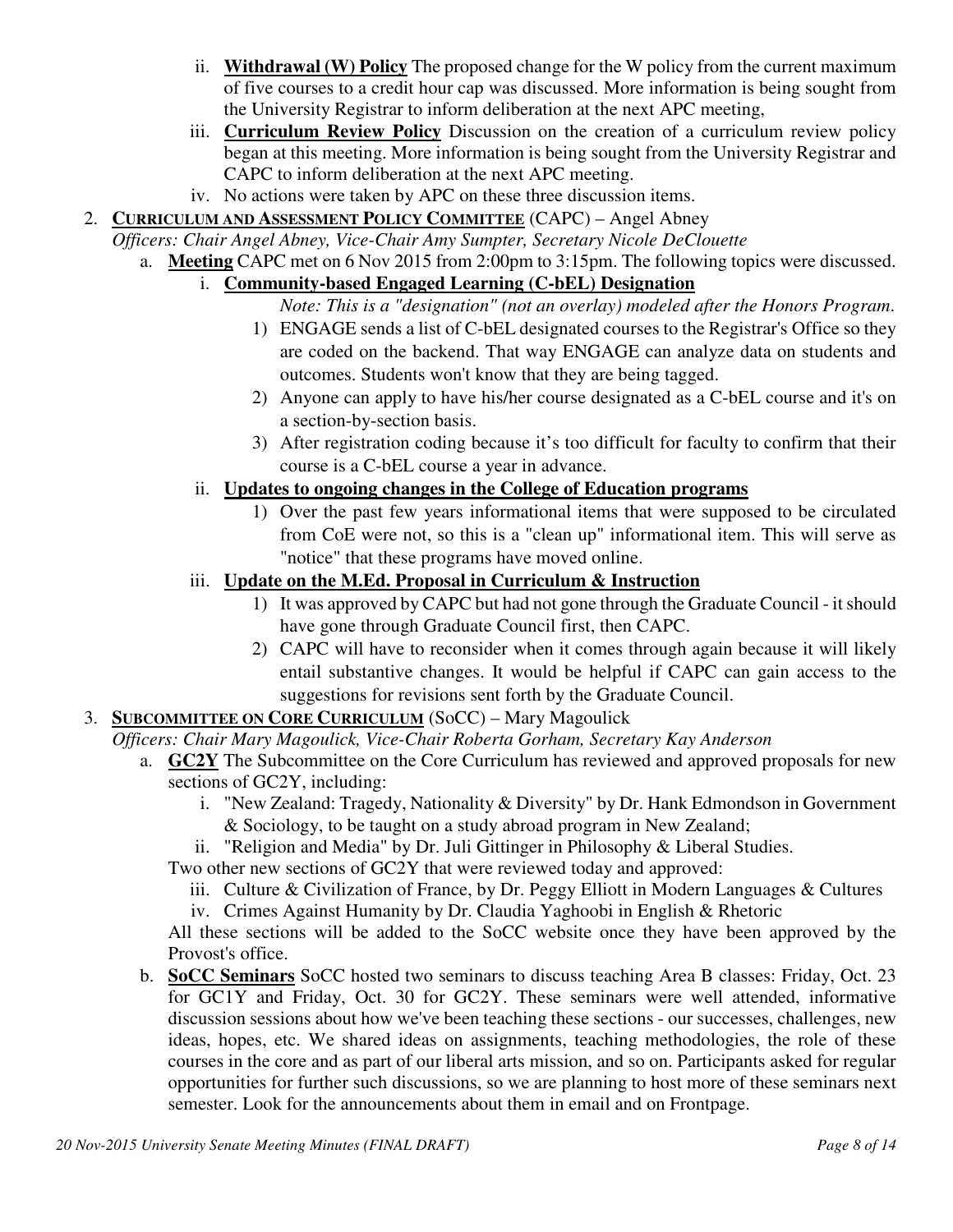### c. **SoCC Announcements**

- i. SoCC has streamlined our online presence (to the website rather than both the website  $\&$ D2L). We request that faculty now seek all forms and information related to SoCC (including how to propose teaching a section of GC1Y or GC2Y) on our website: https://intranet.gcsu.edu/socc *Note that unify credentials are required to access this site.*
- ii. We are revising the forms and instructions for proposing Area B sections (GC1Y and GC2Y), so please be sure to use the most recent forms, all linked to on the SoCC Website referenced above. If you have any question about which form to use or any other aspect of proposing a section for Area B, please contact me or any member of SoCC.
- 4. .**EXECUTIVE COMMITTEE OF THE UNIVERSITY SENATE** (ECUS) John R. Swinton

*Officers: Chair John R. Swinton, Vice-Chair Chavonda Mills, Secretary Craig Turner*

- a. **Meeting** ECUS met on 6 Nov 2015 from 2:00pm to 3:15pm. The following topics were discussed.
	- i. **ECUS Chair Items (prior to meeting)**
		- 1) **Foundation Account** Research into existence of University Senate Foundation Account hits snag. Ruth McMullen (Executive Assistant to Vice President) says that fund was probably part of President Leland's Office Heritage Fund. I will continue to dig deeper.
		- 2) **AAUP Redbooks** Ten AAUP Redbooks have been received and delivered to the Library where they are on reserve.
		- 3) **Apportionment** Results of apportionment of elected faculty senator positions to academic units (colleges, library) have been circulated to university senate members.
		- 4) **Election Oversight** Letters to Colleges and Library providing guidance for implementing elections of elected faculty senators have been sent.
	- ii. **New Items (at meeting)**
		- 1) **Academic Unit Procedures** Following Costas Spirou's presentation of draft of Procedures for Establishing or Renaming an Academic Unit I promised to:
			- a) Look for people interested in helping further develop the Procedures
			- b) Assign a committee to prepare parallel policy(ies)
		- 2) **At-large Election** Point person for At-large elected faculty senator election Chavonda Mills (with my help)
		- 3) **Governance Calendar** Point person(s) for drafting 2016-2017 governance calendar - Craig Turner, Chavonda Mills and John Swinton.
		- 4) **AAUP Redbooks** Committee agreed to purchase additional AAUP Redbooks to be distributed to ECUS members and Standing Committee Chairs (as well as the Chair of SoCC). I need to check to see if Mary Magoulick and Angel Abney have copies.
		- 5) **Electronic Presence** Craig Turner will announce the timetable for the new University Senate Electronic Presence to go live.
		- 6) **Budget** The balance of the university senate budget (\$5000 allocation annually) is presently holding at \$2667.30. The expenditures for AAUP Redbook purchases for both the ten copies on reserve in the library and the proposed copies for ECUS members and standing committee chairs are not yet included.
- 5. **SUBCOMMITEE ON NOMINATIONS** (SCoN) Chavonda Mills

*Officers: Chair Chavonda Mills, Secretary Craig Turner, No Vice-Chair position for this committee.*

a. **Election Oversight** On 26 Oct 2015, SCoN distributed letters and supporting documents to each of the academic units requesting their elected faculty senator election procedures. To date, I have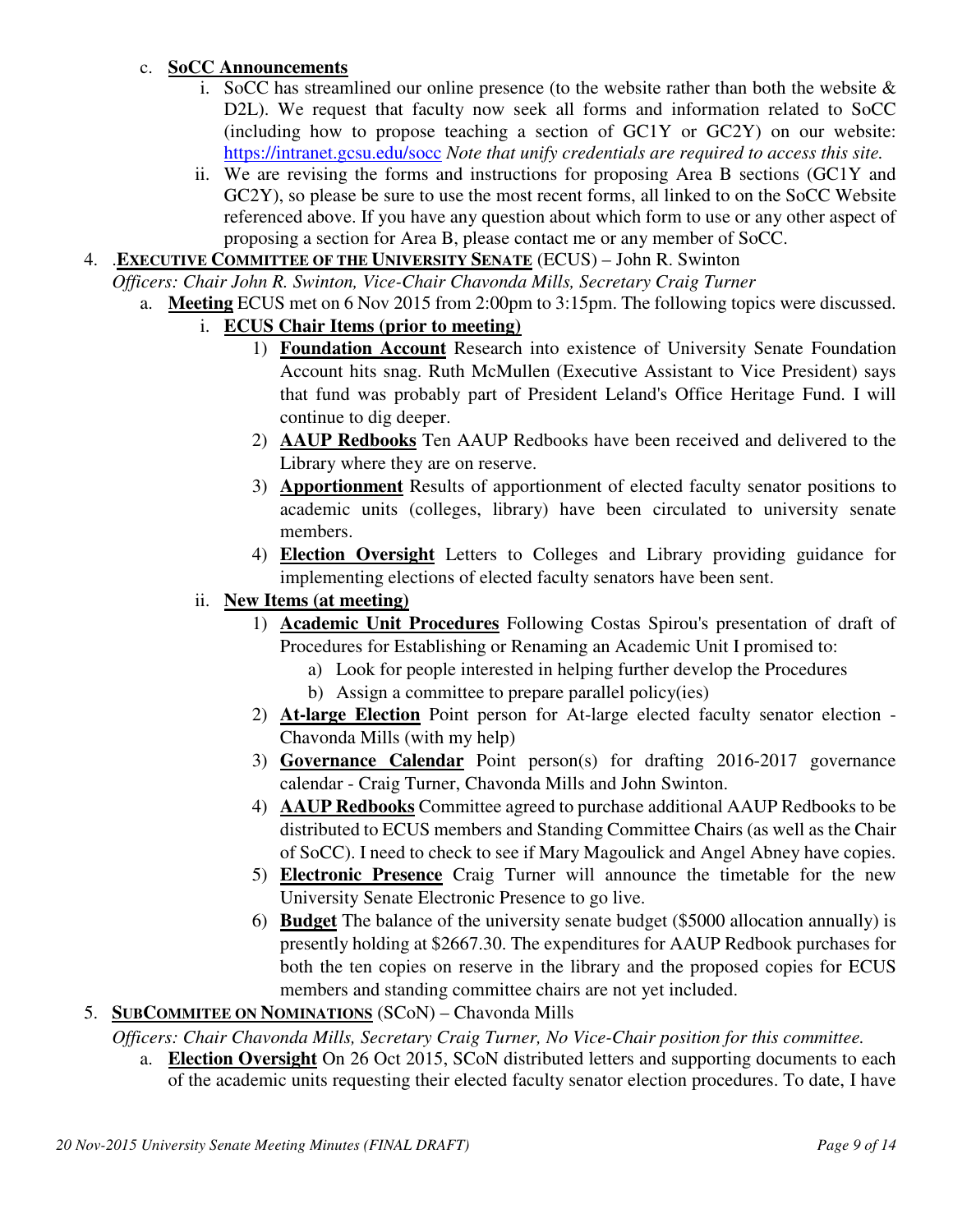received a response from one unit (the College of Business). I will be contacting the other units to remind them of the request and 1 Dec 2015 deadline in the coming week.

# b. **Senator and Committee Vacancies and Replacements**

- i. James Schiffman resigned his position as a volunteer on the Academic Policy Committee as of 5 Nov 2015. SCoN is in the process of identifying a replacement for the remainder of his term.
- ii. The late Eve Puckett was serving as a selected staff senator at the time of her passing. Staff Council Chair Daniel McDonald has appointed Melinda M. "Lindy" Ruark (lindy.ruark@gcsu.edu) as her replacement on the University Senate and RPIPC.
- iii. We have been notified of the upcoming retirement of Howard Woodard, an at-large Senator, which will leave that position vacant as of 1 Jan 2016. As dictated by the At-Large Elected Faculty Senator replacement procedure, the candidate (Doug Keith) who received the second highest number of votes during the election of that position (2013) has been contacted to determine his willingness to serve the remainder of Howard's term.
- iv. We hope that we will be able to submit nominations for all three replacements for confirmation at the next University Senate meeting.
- c. Question: A question from the floor What happens if the candidate contacted declines? for which the answer was that as the other candidates during the election of that position are either no longer at the university (Karynne Kleine) or presently serving on the university senate (Amy Pinney), an at-large election would need to be implemented following the at-large election procedure that was used to elect Howard Woodard to serve a 2013-2016 term.

# 6. **FACULTY AFFAIRS POLICY COMMITTEE** (FAPC) – Barbara Roquemore

*Officers: Chair Barbara Roquemore, Vice-Chair Tom Toney, Secretary Alex Blazer*

- a. **Meeting** FAPC met on 6 Nov 2015 from 2:00pm to 3:15pm. The following topics were discussed. i. **Report on Policy for Faculty Summer Work**
	- 1) The discussion on this issue varied widely between pro and con.
		- 2) The old motion from 2010-2011 formed a basis for this discussion.
	- 3) FAPC members will go back to colleges to get feedback from constituents.
	- 4) Further deliberation on this matter was postponed to the 4 Dec 2015 FAPC meeting
	- b. **Question** A question from the floor was posed. Was the concern of Faculty Summer Work including uncompensated work? The answer from Barbara Roquemore was Yes.

# 7. **RESOURCES, PLANNING AND INSTITUTIONAL POLICY COMMITTEE** (RPIPC) – Jan Clark

*Officers: Chair Jan Clark, Vice-Chair Ben McMillan, Secretary Brittiny Johnson* 

- a. **Meeting** The Resources, Planning and Institutional Policy Committee met on 6 Nov 2015 from 2:00pm to 3:15pm.
	- i. **Motions for Jan 2016** Both of the following policy motions will be entered into the senate motion database in time for presentation to the University Senate at its 22 Jan 2016 meeting.
		- 1) RPIPC members voted to approve a policy motion accepting the GC Educational Support Leave Policy (presented by Patrice Terrell for Human Resources) to be in accordance with the BOR mandated USG policy and practice.
		- 2) RPIPC members voted to approve a policy motion accepting a specification of a particular element of the GC Drug and Alcohol Policy (presented by Patrice Terrell for Human Resources).
	- ii. **Parking** In a follow up to the October decision to re-assign 25 parking spaces in the Kilpatrick lot from commuter to employee, the chair of RPIPC contacted the Parking and Transportation Services Director and was informed that while the spaces were supposed to be re-assigned by October 30, the rainy weather had delayed the process, but as soon as the weather clears, the spaces would be re-stenciled as "employee" spots. Thanks to President Dorman for his support and Ryan Greene (the Parking and Transportation Services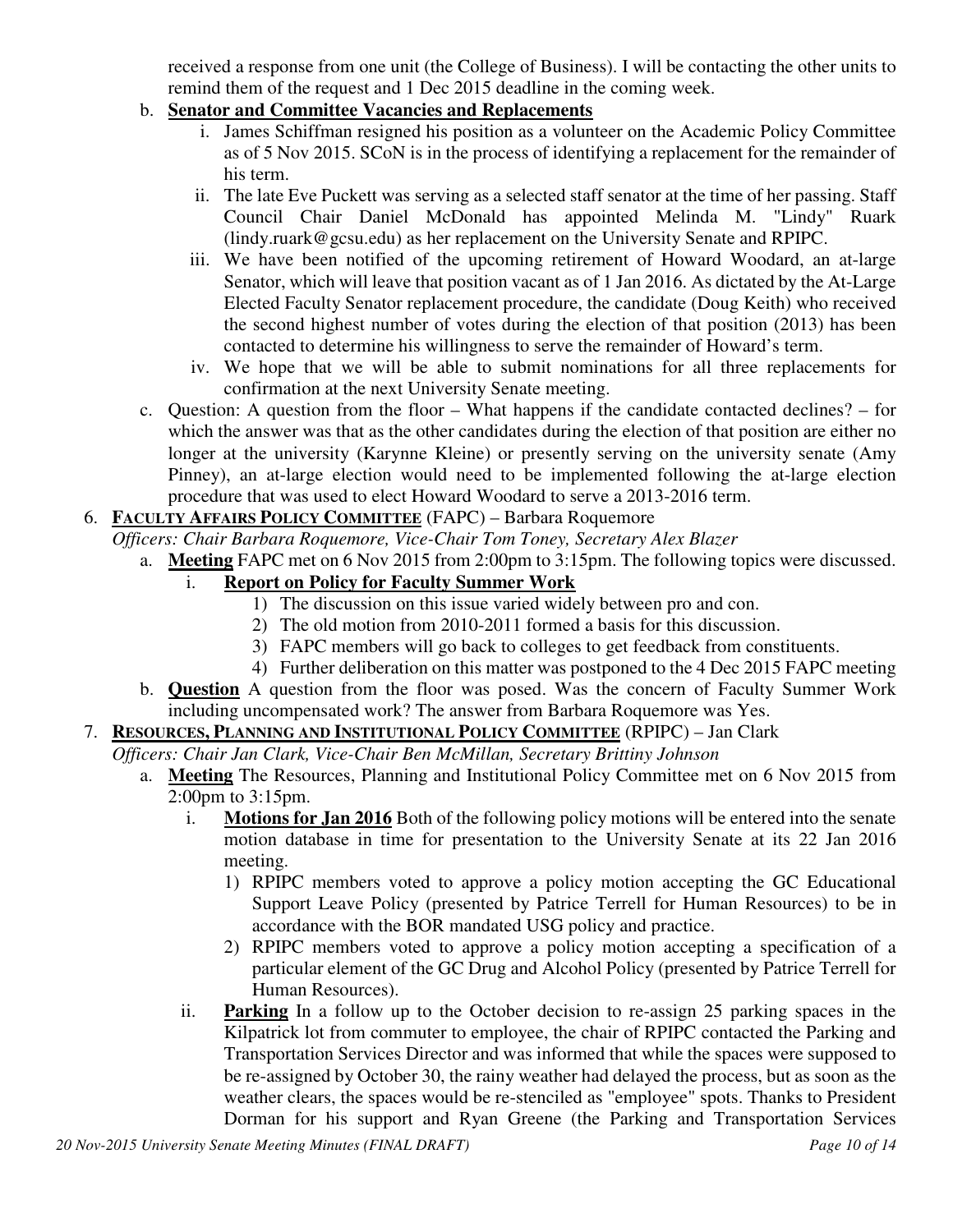Director) the 25 parking places have now been reclaimed. Please contact Jan Clark if you have any other parking concerns.

- iii. **Recycling/Sustainability** Based on constituency inquiries, a request was made to ask representatives of the campus recycling/sustainability programs and procedures to come to the next RPIPC meeting on December 4 to discuss the possibility of again placing trash receptacles in campus offices and classrooms. In subsequent communication it was determined that Mark Duclos and possibly Lori Strawder will attend the next RPIPC meeting on 4 Dec 2015 to discuss the sustainability reorganization and address constituent concerns regarding campus recycling receptacles.
- b. **Personal Note (Jan Clark)** On a personal note, I immensely enjoyed serving on the Academic Policy Committee with Howard Woodard and wish to note that he has served this university with distinction. Please join me in expressing appreciation to Howard who is scheduled to retire at the conclusion of this academic semester. Those present expressing their appreciation did so with applause.
- c. **Parking Concern** A parking concern was expressed from the floor that students using the perimeter lot (Irwin Street) using the shuttle to get to a class in the Centennial Center reported having to take a shuttle from the perimeter lot to the Arts & Sciences stop on main campus and then make a transfer to a shuttle from that stop to the Centennial Center and experienced a lengthy wait (more than thirty minutes) for the transfer. This was a point of concern. Jan Clark expressed appreciation for the information which she would share with RPIPC.

# 8. **STUDENT AFFAIRS POLICY COMMITTEE** (SAPC) – David Johnson

*Officers: Chair David Johnson, Vice-Chair Heidi Fowler, Secretary Clifford Towner*

- a. **Meeting** The Student Affairs Policy Committee met on 6 Nov 2015 from 2:00pm to 3:15pm.
	- i. **SAPC Officers Elected** David Johnson, chair; Heidi Fowler, vice chair; Cliff Towner, secretary
	- ii. **Student Veterans' Issues**
		- 1) Jordan Wilcher, a student veteran and member of Omega Delta Sigma, requests a physical space to seek additional funding/support for student veterans.
		- 2) Jordan Wilcher will be invited to speak to the University Senate.

### iii. **Student Government Association (SGA) Issues**

- 1) SGA recommends a full-time staff member for gender identity and expression.
- 2) SGA recommends review of language in the academic non-discrimination policy.
- 3) SGA requests clarity and accessibility for the academic grievance/grade appeals policy, with inclusion in the syllabi.
- 4) SGA requests looking into the fairness of the withdrawal system (should a lab count as a withdrawal on top of the class to which it is attached?) and
- 5) SGA requests looking into the necessity of a medical "partial" withdrawal.
- 6) SGA recommends that non-academic organizations be given priority to use nonacademic spaces on campus (R25).
- 7) SGA recommends that it's time to review the Academic Bill of Rights.
- 9. **STUDENT GOVERNMENT ASSOCIATION** (SGA) Juawn Jackson
	- *Officers: President Juawn Jackson, Vice President Laura Ahrens, Secretary Altimease Lowe, Treasurer David Gastley*
		- a. **Oral Report** When Presiding Officer John R. Swinton invited someone to come forward to provide the SGA Report, there were no takers. Thus, there was no oral report for SGA. *Note During the preparation of these minutes, SGA President Juawn Jackson was invited to submit a written report for SGA and responded to indicate there was no new report. Thus, there is no report for SGA for this meeting.*

### **ANNOUNCEMENTS**: There were two announcements.

1. **University System of Georgia Faculty Council (USGFC)** – Chavonda Mills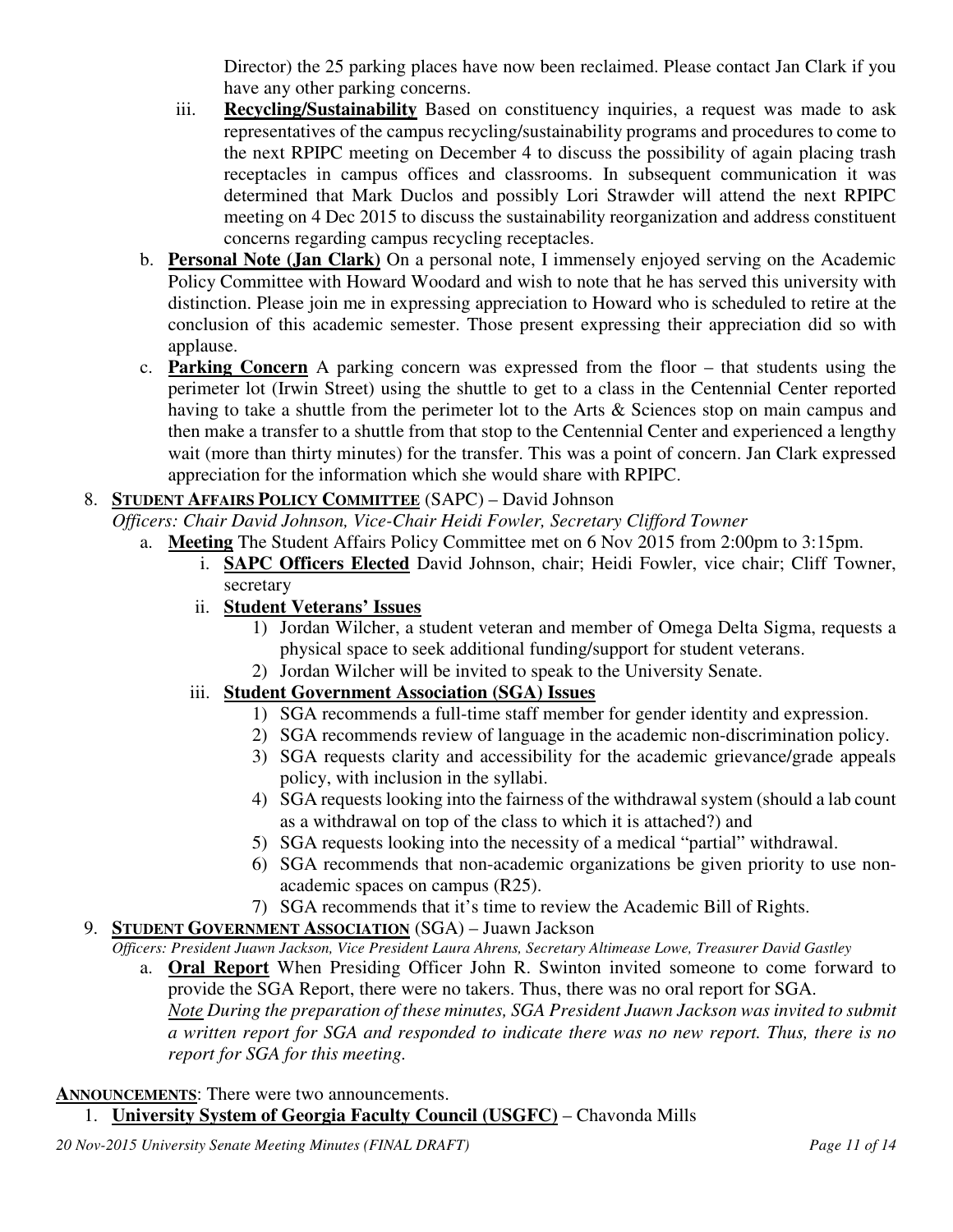- a. **USGFC Report** Chavonda indicated that she had circulated a written report on the 24 Oct 2015 USGFC meeting to the university senate email list prior to the meeting and that she would file this report electronically so that it could be attached as a supporting document to these minutes.
- b. **Highlights** Chavonda provided some highlights from the report
	- i. **Morning Session** The morning session of the meeting was a Question and Answer session with USG Chancellor Hank Huckaby and Vice-Chancellor Houston Davis. The topics included but were not limited to salary increases for state employees (the Governor will recommend a 3% salary increase for all state employees in FY17 and USG institutions encouraged to augment salary increase), budget funding formula, faculty summer salary, future consolidations, shared sick leave, role of faculty in the hiring of administrators, and an upcoming campus climate survey for all USG institutions.
	- ii. **Afternoon Session** The afternoon session of the meeting was report-outs from RACAA (Regents Administrative Committee on Academic Affairs), AAUP (American Association of University Professors), and USGRC (University System of Georgia Retiree Council. The meeting concluded with discussion on campus safety plans, status updates of past USGFC resolutions, the forming of ad hoc committees, and an announcement that a campus climate survey will be distributed to all USG institutions in the spring 2016 semester.
- c. **Suggestions to University Senate from the USGFC meeting** Chavonda also shared two suggestions for University Senate consideration.
	- i. USG Chief Academic Officer Houston Davis indicated his willingness to attend a faculty governance body (for us that is the University Senate) meeting at any USG institution for a Q&A session. Do we want to accept this invitation? The response from the floor was silence.
	- ii. The USG Retiree Council suggested consideration of placing a faculty representative of the University Retiree Council on the University Senate. Provost Brown noted that Georgia College has an active Retiree Council and this group is represented on the USG Retiree Council by Pat Wilkins.
		- 1. Chavonda posed the question "Do we want to add a representative of the University Retiree Council to the university senate membership?" (noting that a retiree perspective could have been useful in the context of the Emeritus proposal receiving consideration by the university senate at both its 24 Apr 2015 and 20 Nov 2015 meetings and that formalizing this would likely require revisions to the university senate bylaws) for which the response from the floor was silence.
		- 2. Chavonda posed the question "Might we prefer to have a representative from the University Retiree Council provide a report to the university senate at least periodically?" There was support from some of the members although there was no formal vote taken.
- d. **Questions?** There was only one question posed.
	- i. An individual present at the meeting asked if there was any context or details regarding the proposed campus climate surveys to USG institutions.
	- ii. The answer provided was that no explicit details on the nature of the questions to be included on the campus climate survey were provided at the USGFC meeting and that this survey is a partial response to some of the recent concerns that have come to the attention of the USG including concerns in the attached USGFC report.
- e. **Accolades** Chavonda concluded her USGFC announcement by expressing accolades to our administration for its general support of the university senate as well as allocating a budget of \$5000 annually to the university senate from which the USGFC representative is reimbursed for expenditures to attend USGFC meetings. Chavonda indicated that this was the exception rather than the rule based on her conversations with other members of the USGFC. Some of the members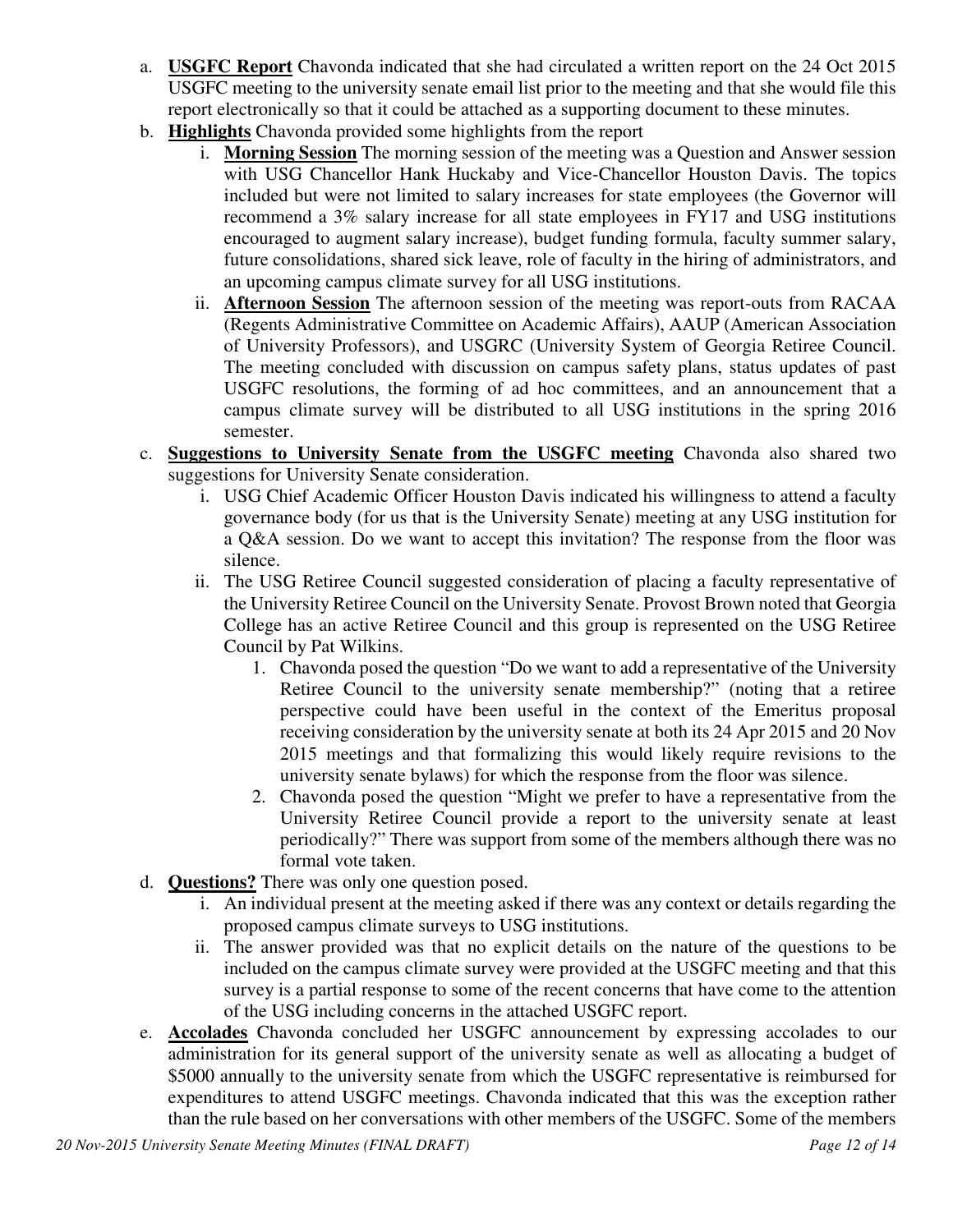present expressed their appreciation to the administration (President Dorman and Provost Brown who were present at the meeting) with applause.

# 2. **University Senate Electronic Presence** – Craig Turner

- a. **Summary**
	- i. Craig Turner shared that he had provided extensive feedback to the Enterprise Applications development team (James Carlisle, David Smith, Kelly Rickman). The issues identified in the feedback were primarily editorial in nature and seem to be easy to remedy.
	- ii. That said, the draft electronic presence would benefit from other sets of eyes performing a review. The Standing Committee Chairs and ECUS members will be credentialed to be able to test-drive the new electronic presence – particularly asked to test the entering a motion functionality to offer feedback.
	- iii. The hope is that version 1 of the electronic presence will go live in January 2016, at which time it will replace the information at http://senate.gcsu.edu. Among the many features this new version will provide is improved functionality: specifically motion text will be editable.
	- iv. The url for the proposed replacement electronic presence (https://eadev1.gcsu.edu) was provided and university senators were invited to review the draft electronic presence and provide suggestions and feedback. The new site was projected to the screen at the front of the room to provide visual sampling of the site. Unify credentials are necessary to login and access functionality on the back side of the site such as entering motions or revising content. Please let Craig Turner know if you desire credentials to test behind the scenes functionality or have any suggestions or feedback on the current draft. *Note: Following the meeting, this offer was reiterated via the university senate email list to ensure all members of the university senate would be aware of these opportunities.*
- b. **Questions?** There was one question.
	- i. Are credentials needed to enter minutes?
	- ii. Yes, credentials are needed to enter minutes, to submit or take action on motions, to revise content and to enter terms of service for university senators or committee members.

### **OPEN DISCUSSION**: There were two items of discussion

- 1. **Governance Calendar** Concerns were expressed from the floor on the governance calendar including
	- a. Meetings of some university-wide committees are scheduled during teaching times rather than common meeting blocks designated as *Open* on the governance calendar introducing conflicts with class meetings that would not present themselves if *Open* blocks were used.
	- b. Some meeting schedulers who hold a meeting during a common meeting block designated as *Open* on the governance calendar receive *Regrets* from potential participants citing conflicts with department and college meetings which have designated meeting blocks (designated as *College* or *Department*) on the governance calendar.
	- c. As the governance calendar receives review annually by department chairs and college deans, presumably the final draft meets with their support and yet some of the departments and colleges use *Open* meeting blocks rather than *Department* or *College* meeting blocks.
	- d. A question from the floor inquiring if the university senate approves the calendar received the answer that it has not been practice to have the university senate formally review or endorse the governance calendar and that the university senate bylaws charge the executive committee to finalize the calendar by 1 April. Speaking as executive committee chair, John R. Swinton indicated that he would ensure that the university senate has an opportunity during the spring 2016 semester to review and offer feedback on the draft governance calendar for 2016-2017.

### 2. **Jennifer Flaherty Update – David Johnson**